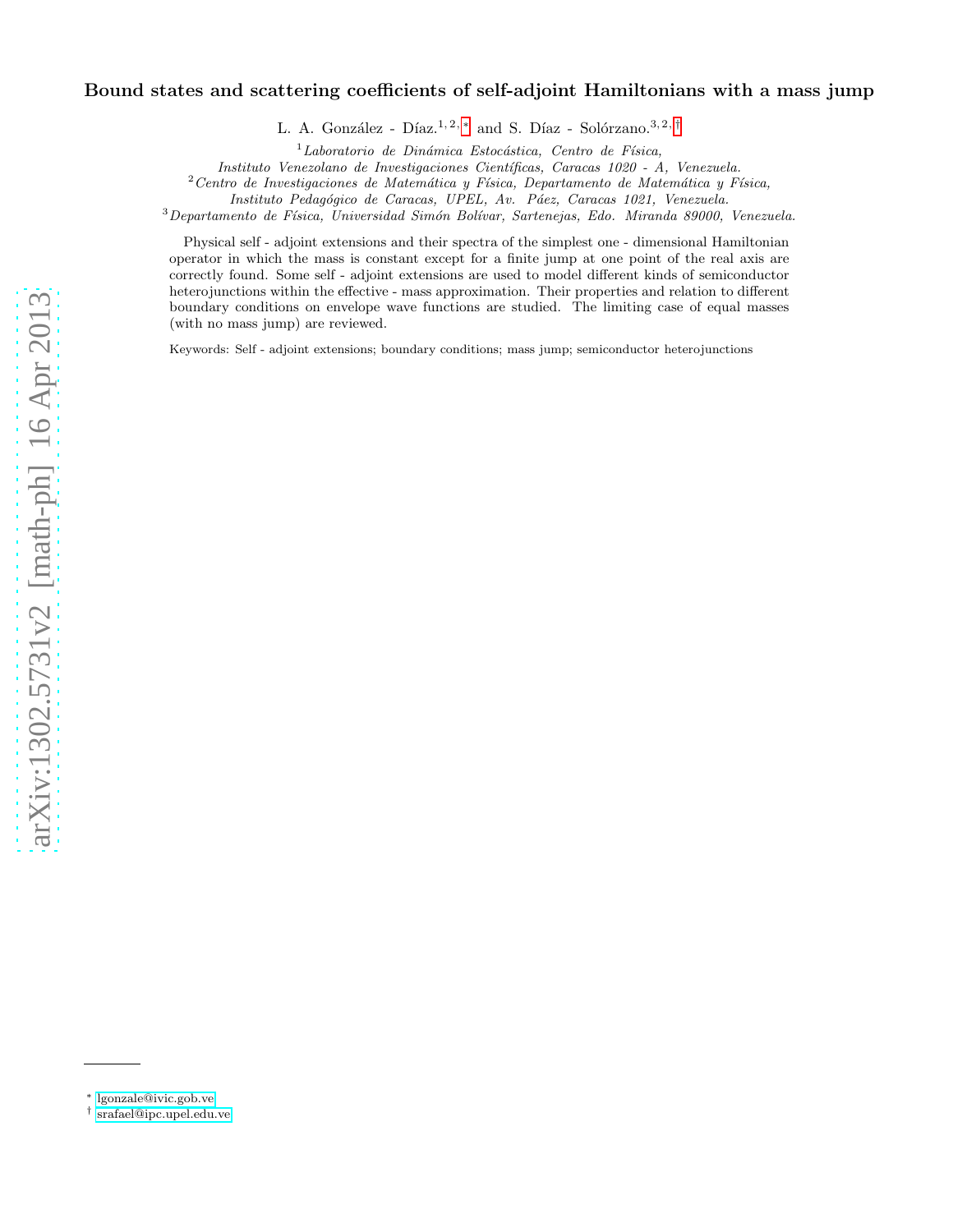## I. INTRODUCTION

A contemporary issue in the physics literature concerns finding the appropriate Hamiltonian operator (functional form and domain) that arises from the application of the effective - mass approximation to semiconductor heterostructures when the effective mass is position - dependent and only piecewise continuous [\[1](#page-6-0)[–3\]](#page-6-1). In the effective - mass model the momentum operator no longer conmutes with the mass since the latter depends on position, therefore the generalization of the standard Hamiltonian operator is not trivial. The basic problems are the following: a) the choice of a correct ordering of the mass and momentum operators together with the boundary conditions on the wave functions across an abrupt heterojunction to build the Hamiltonian operator so as to be self-adjoint, and b) the Galilean invariance related to the Bargmann's theorem [\[4\]](#page-6-2). According to [\[5\]](#page-6-3), the Hamiltonian operator arising from the application of the effective - mass model that fulfills Galilean invariance is

$$
H = \frac{1}{2}P\frac{1}{m}P.\tag{1}
$$

In particular, if m is constant the expression  $H = \frac{P^2}{2m}$  is recovered.

Physical systems with an abrupt discontinuity of the mass at one point model the behavior of a quantum particle, i.e. an electron moving in a medium formed by two different materials. On each material the particle behaves as if it had a different mass. The discontinuity point represents the junction between these two materials.

The simplest model, which has been studied by many authors, in an unclear and incomplete form, is given by a one - dimensional system in which the mass is constant except for a finite jump at one point of the real axis, which is chosen to be the origin for simplicity,

$$
m(x) = \begin{cases} m_l & \text{if } x < 0, \\ m_r & \text{if } x > 0, \end{cases}
$$
 (2)

where  $m_l \neq m_r$  are positive constants. In this case, the Hamiltonian operator has the functional form

<span id="page-1-0"></span>
$$
H = \begin{cases} -\frac{\hbar^2}{2m_l} \frac{d^2}{dx^2} & \text{if } x < 0, \\ -\frac{\hbar^2}{2m_r} \frac{d^2}{dx^2} & \text{if } x > 0 \end{cases}
$$
 (3)

In a suitable domain, [\(3\)](#page-1-0) has infinite self-adjoint extensions [\[1\]](#page-6-0).

In this paper, we show that all the self-adjoint extensions have discrete spectrum. We examine which extensions could play an interesting role according to physical arguments.

The paper is organised as follows: in section [II,](#page-1-1) we find the set of all possible self-adjoint extensions of H, and we use physics constraints to reduce the set. In section [III,](#page-3-0) we calculate the reflection and transmission coefficients for all self - adjoint extensions that satisfy physics constraints. From the equation of the poles of the scattering coefficients, we obtain the equation that characterizes the spectrum of each physical self-adjoint extension.

### <span id="page-1-1"></span>II. SELF - ADJOINT EXTENSIONS OF H

We will follow  $[6]$  and  $[7]$  to construct the self-adjoint extensions of H. To construct the self-adjoint extensions of the operator  $H$  we must begin by defining the smaller domain where it makes sense operator action. In this section we will assume that the operator H is densely defined, symmetric and closed and let  $H^{\dagger} = H$  be its adjoint. The domain of the operator  $H, \mathcal{D}(H)$ , is a subspace of  $L^2(\mathbb{R})$ , i.e.,

$$
\mathcal{D}(H) = \{ \phi \in W_2^2(\mathbb{R}), \phi(0^-) = \phi(0^+) = \phi'(0^-) = \phi'(0^+) = 0 \}
$$
\n<sup>(4)</sup>

 $W_2^2(\mathbb{R})$  is a Sobolev space.

The domain of  $H^{\dagger}$  is

$$
\mathcal{D}(H^{\dagger}) = \left\{ \phi \in W_2^2(\mathbb{R} - \{0\}) \right\} \tag{5}
$$

The functions in  $W_2^2(\mathbb{R} - \{0\})$  satisfy the same properties of the functions in  $W_2^2(\mathbb{R})$  except that they and their derivatives may admit a finite jump at the origin. Note that  $\mathcal{D}(H) \subset \mathcal{D}(H^{\dagger})$ .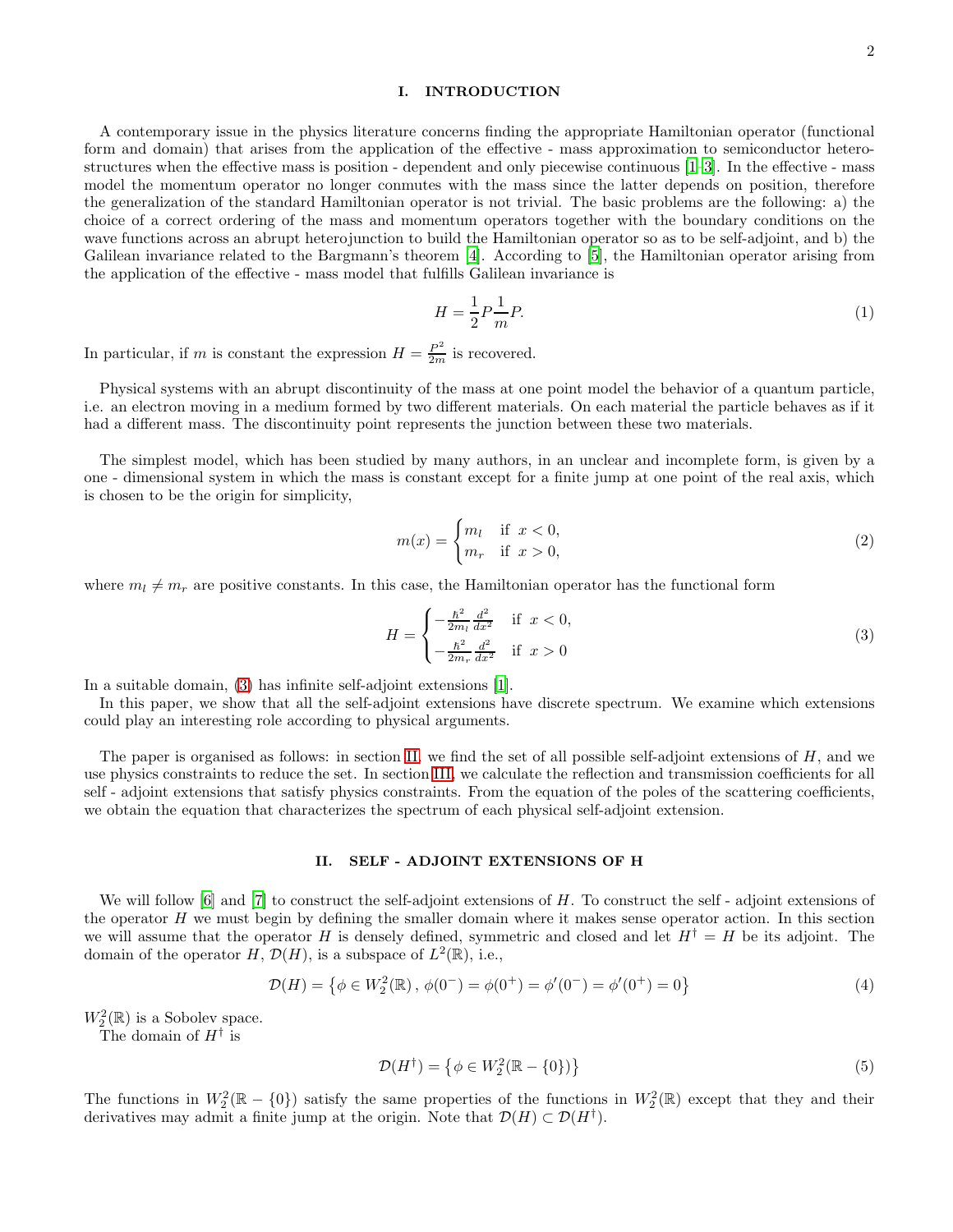The deficiency subspaces of  $H$  are given by

$$
\mathcal{N}_{+} = \left\{ \psi_{+} \in \mathcal{D}(H^{\dagger}), H^{\dagger} \psi_{+} = iE_{0} \psi_{+}, E_{0} > 0 \right\},\tag{6a}
$$

$$
\mathcal{N}_{-} = \{ \psi_{-} \in \mathcal{D}(H^{\dagger}), H^{\dagger} \psi_{-} = -iE_{0} \psi_{-}, E_{0} > 0 \},\tag{6b}
$$

with the respective dimensions  $n_+$ ,  $n_-$ . These are called the deficiency indices of the operator H and will be denoted by the ordered pair  $(n_+, n_-)$ . The normalized solutions of  $H^{\dagger} \psi_{\pm} = \pm i E_0 \psi_{\pm}$  are

$$
\psi_{+}^{(+)}(x) = \left[\frac{4m_r E_0}{\hbar^2}\right]^{1/4} \theta(x) e^{-\frac{\sqrt{m_r E_0}}{\hbar}(1-i)x},\tag{7a}
$$

$$
\psi_{+}^{(-)}(x) = \left[\frac{4m_l E_0}{\hbar^2}\right]^{1/4} \theta(-x) e^{\frac{\sqrt{m_l E_0}}{\hbar}(1-i)x},\tag{7b}
$$

$$
\psi_{-}^{(+)}(x) = \left[\frac{4m_r E_0}{\hbar^2}\right]^{1/4} \theta(x) e^{-\frac{\sqrt{m_r E_0}}{\hbar}(1+i)x},\tag{7c}
$$

$$
\psi_{-}^{(-)}(x) = \left[\frac{4m_l E_0}{\hbar^2}\right]^{1/4} \theta(-x) e^{\frac{\sqrt{m_l E_0}}{\hbar}(1+i)x},\tag{7d}
$$

where  $\theta(x)$  represents the Heaviside step function. Since all the solutions of equations  $H^{\dagger}\psi_{\pm} = \pm iE_0\psi_{\pm}$  belong to  $L^2(\mathbb{R})$ , the deficiency indices are  $(2, 2)$  and, the according to Naimark [\[7\]](#page-6-5), every self - adjoint extensions are parametrized by a  $U(2)$  matrix. This matrix defines a unique self - adjoint extension,  $H_U$ , of H with domain characterized by means of the set of all functions  $\phi \in \mathcal{D}(H^{\dagger})$  which satisfy the conditions

<span id="page-2-0"></span>
$$
\frac{1}{m_l} W\left[\bar{\psi}_{\mu}, \phi; 0^{-}\right] = \frac{1}{m_r} W\left[\bar{\psi}_{\mu}, \phi; 0^{+}\right], \ \mu = 1, 2, \tag{8}
$$

where  $W[\bar{\psi}, \phi; x]$  is the Wronskian of the functions  $\bar{\psi}(x)$  (the bar represents complex conjugate) and  $\phi(x)$  at the point x, and

<span id="page-2-1"></span>
$$
\begin{bmatrix} \psi_1(x) \\ \psi_2(x) \end{bmatrix} = \begin{bmatrix} \psi_+^{(+)}(x) \\ \psi_+^{(-)}(x) \end{bmatrix} + \begin{bmatrix} U_{11} & U_{12} \\ U_{21} & U_{22} \end{bmatrix} \begin{bmatrix} \psi_-^{(+)}(x) \\ \psi_-^{(-)}(x) \end{bmatrix}
$$
(9)

We will denote the matrix  $\begin{bmatrix} U_{11} & U_{12} \\ U_{21} & U_{22} \end{bmatrix}$  by U. The expressions [\(8\)](#page-2-0) can be written in the form

<span id="page-2-5"></span>
$$
\begin{bmatrix} \phi(0^+) \\ \phi'(0^+) \end{bmatrix} = \mathbb{T} \begin{bmatrix} \phi(0^-) \\ \phi'(0^-) \end{bmatrix},\tag{10}
$$

where  $\phi(0^{\pm}) \equiv \lim_{x \to 0^{\pm}} \phi(x)$ ,  $\phi'(0^{\pm}) \equiv \lim_{x \to 0^{\pm}} \phi'(x)$ , and the  $n_+ \times n_-$  matrix T is given by

<span id="page-2-6"></span>
$$
\mathbb{T} = \frac{m_r}{m_l} \begin{bmatrix} -\bar{\psi}'_1(0^+) & \bar{\psi}_1(0^+) \\ -\bar{\psi}'_2(0^+) & \bar{\psi}_2(0^+) \end{bmatrix}^{-1} \begin{bmatrix} \bar{\psi}'_1(0^-) & -\bar{\psi}_1(0^-) \\ \bar{\psi}'_2(0^-) & -\bar{\psi}_2(0^-) \end{bmatrix}
$$
(11)

The matrix  $\mathbb T$  gives the matching conditions at the origin. From [\(9\)](#page-2-1), we can rewrite the matrix  $\mathbb T$  in the form

<span id="page-2-2"></span>
$$
\mathbb{T} = \begin{bmatrix} -\frac{(1+i)[\det(\bar{U}) + \bar{U}_{22} + i(\bar{U}_{11} + 1)]m_r^{1/4}}{2\bar{U}_{12}m_l^{1/4}} & \frac{i[\det(\bar{U}) + 1 + \bar{U}_{11} + \bar{U}_{22}]m_r^{1/4}}{\sqrt{2}\bar{U}_{12}m_l^{3/4}\sqrt{\frac{E_0}{h^2}}}\\ \frac{[\det(\bar{U}) - 1 + i(\bar{U}_{11} + \bar{U}_{22})]m_r^{3/4}\sqrt{\frac{E_0}{h^2}}}{\sqrt{2}\bar{U}_{12}m_l^{1/4}} & -\frac{(1+i)[\det(\bar{U}) + \bar{U}_{11} + i(\bar{U}_{22} + 1)]m_r^{3/4}}{2\bar{U}_{12}m_l^{3/4}} \end{bmatrix} \tag{12}
$$

The determinant of [\(12\)](#page-2-2) is given by

<span id="page-2-3"></span>
$$
\det(\mathbb{T}) = \frac{m_r \bar{U}_{21}}{m_l \bar{U}_{12}}.\tag{13}
$$

From  $(8)$ , we obtain that the matrix  $\mathbb T$  satisfies the expression

<span id="page-2-4"></span>
$$
\mathbb{T}^{\dagger}(i\sigma_y)\mathbb{T} = \frac{m_r}{m_l}(i\sigma_y),\tag{14}
$$

where  $\sigma_y$  is a Pauli's matrix. By comparing [\(13\)](#page-2-3) with [\(14\)](#page-2-4), we have that  $|U_{12}| = |U_{21}|$ . However, the time reversal invariance ensures that  $U_{12} = U_{21}$ , as will be shown below.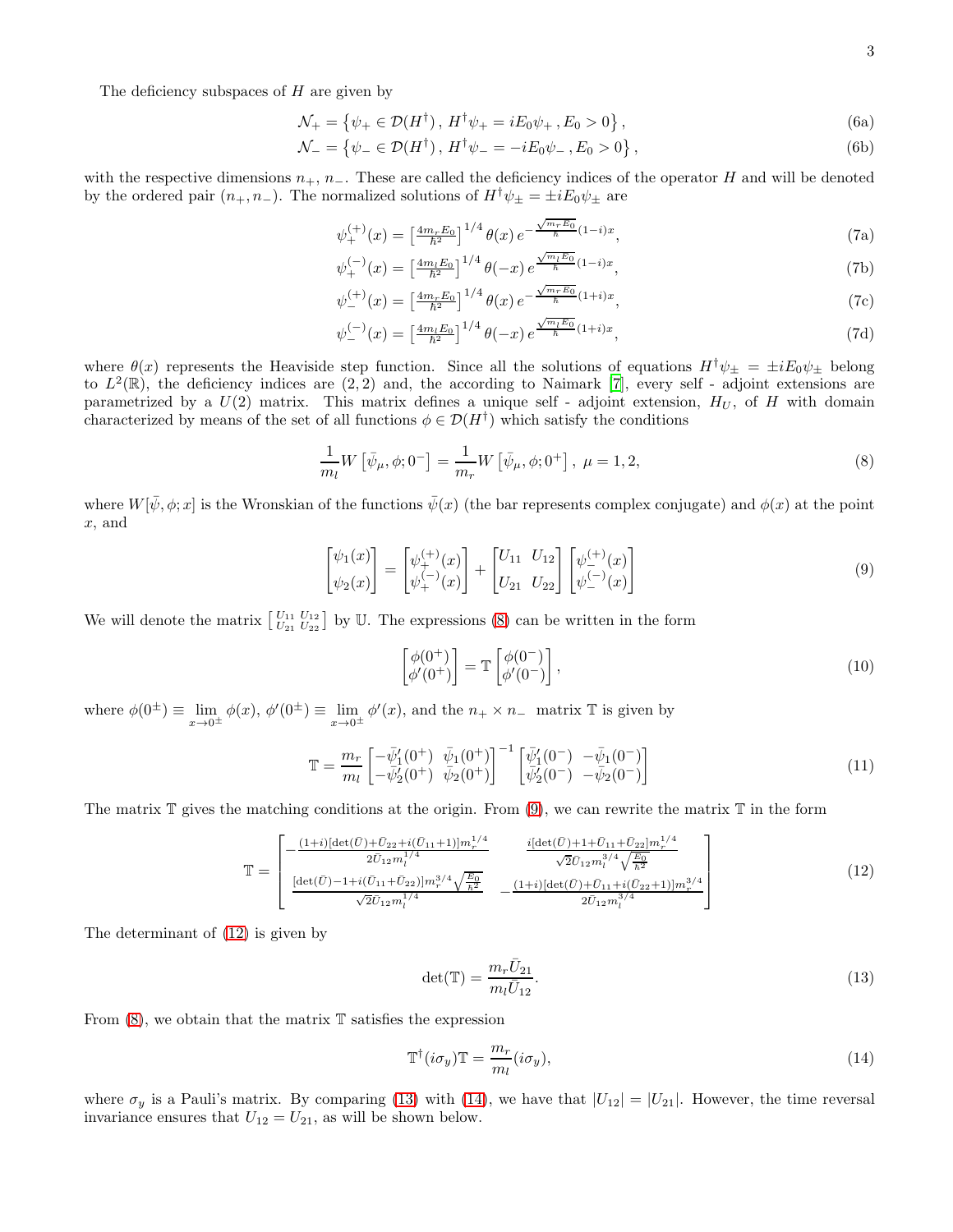The time reversal invariance of the Schrödinger equation

$$
i\hbar \frac{\partial \Psi}{\partial t}(x,t) = H\Psi(x,t)
$$

means that if  $\Psi(x, t)$  is a solution of the equation, then  $\Psi(x, t)$ , with t replaced by  $-t$ , is also a solution. If

$$
\Psi(x,t) = \phi_E(x)e^{-i\frac{E}{\hbar}t},
$$

the previous statement implies that  $\phi_E(x)$  and  $\bar{\phi}_E(x)$  are two eigenfunctions of the Hamiltonian H with the same eigenvalue E. The shortcoming for argument is that the boundary conditions  $(10)$ , with  $\mathbb T$  given by  $(12)$ , do not lead necessarily to real eigenfunctions  $\phi_E(x)$ . Among all of the self-adjoint extensions of the Hamiltonian only one subclass will have real eigenfunctions. These extensions will be said to be time reversal invariant [\[8](#page-6-6)]. The reality of  $\phi_E(x)$ implies that  $\mathbb{T} = \mathbb{T}$ , i.e.,  $\mathbb{T}$  is a real matrix. Thus, from [\(14\)](#page-2-4), we obtain

<span id="page-3-1"></span>
$$
\det(\mathbb{T}) = \frac{m_r}{m_l},\tag{15}
$$

which is mentioned in [\[9\]](#page-6-7). By comparing [\(13\)](#page-2-3) with [\(15\)](#page-3-1), we have that  $U_{12} = U_{21} \neq 0$ . In conclusion, the reality of the matrix  $\mathbb T$  makes the Hamiltonian [\(3\)](#page-1-0) with domain [\(10\)](#page-2-5) invariant under time reversal.

## <span id="page-3-0"></span>III. SCATTERING COEFFICIENTS AND THE SPECTRA OF H

In this section we will derive the spectra for the self-adjoint extensions  $H_U$  from the poles of scattering amplitudes. For this, let us parametrize the unitary matrix U as

<span id="page-3-2"></span>
$$
\mathbb{U} = e^{i\psi} \mathbb{A}, \ \det(\mathbb{A}) = 1,\tag{16}
$$

where

<span id="page-3-3"></span>
$$
\mathbb{A} = \begin{bmatrix} a_0 - ia_3 & -a_2 - ia_1 \\ a_2 - ia_1 & a_0 + ia_3 \end{bmatrix},\tag{17}
$$

 $1/4$ 

with  $a_0, a_1, a_2, a_3 \in \mathbb{R}$ , and  $\psi \in [0, \pi]$ . Notice that the points  $\psi = 0$  and  $\psi = \pi$  have to be identified. The condition  $U_{12} = U_{21} \neq 0$  implies  $a_2 = 0$  and  $a_1 \neq 0$ . Thus, by substituting [\(16\)](#page-3-2) and [\(17\)](#page-3-3) in [\(11\)](#page-2-6), we obtain the real matrix

<span id="page-3-4"></span>
$$
\mathbb{T} = \begin{bmatrix} -\frac{[a_0 - a_3 + \cos\psi - \sin\psi]m_r^{1/4}}{a_1 m_l^{1/4}} & \frac{\hbar [a_0 + \cos\psi]m_r^{1/4}}{a_1 m_l^{3/4} \sqrt{E_0}}\\ \frac{2\sqrt{E_0}[a_0 - \sin\psi]m_r^{3/4}}{a_1 m_l^{1/4}\hbar} & -\frac{[a_0 + a_3 + \cos\psi - \sin\psi]m_r^{3/4}}{a_1 m_l^{3/4}} \end{bmatrix} \tag{18}
$$

In terms of [\(18\)](#page-3-4), the matching conditions [\(10\)](#page-2-5) are

<span id="page-3-5"></span>
$$
\begin{bmatrix}\n\phi(0^+) \\
\phi'(0^+)\n\end{bmatrix} = \begin{bmatrix}\n-\frac{[a_0 - a_3 + \cos \psi - \sin \psi]m_r^{1/4}}{a_1 m_l^{1/4}} & \frac{\hbar [a_0 + \cos \psi]m_r^{1/4}}{a_1 m_l^{3/4} \sqrt{E_0}} \\
\frac{2\sqrt{E_0} [a_0 - \sin \psi]m_r^{3/4}}{a_1 m_l^{1/4} \hbar} & -\frac{[a_0 + a_3 + \cos \psi - \sin \psi]m_r^{3/4}}{a_1 m_l^{3/4}}\n\end{bmatrix} \begin{bmatrix}\n\phi(0^-) \\
\phi'(0^-)\n\end{bmatrix}
$$
\n(19)

Let us assume that an incoming monochromatic wave  $e^{ik_l}$ ,  $k_l = \sqrt{\frac{2m_lE}{\hbar^2}}$ ,  $E > 0$ , comes from the left, so that the wave function for  $x < 0$  is  $e^{ik_l} + r_l e^{-ik_l}$ , and the wave function for  $x > 0$  is  $t_l e^{ik_r}$ ,  $k_r = \sqrt{\frac{2m_r E}{\hbar^2}}$ ,  $E > 0$ , where  $r_l$  and  $t_l$  are the reflection and transmission amplitudes, respectively, for incoming wave from the left. Then, the matching conditions [\(19\)](#page-3-5) at the origin give

$$
\begin{bmatrix} 1+r_l \\ i k_l(1-r_l) \end{bmatrix} = \begin{bmatrix} -\frac{[a_0 - a_3 + \cos\psi - \sin\psi]m_r^{1/4}}{a_1 m_l^{1/4}} & \frac{\hbar [a_0 + \cos\psi] (2m_r)^{1/4}}{a_1 m_l^{3/4} \sqrt{E_0}} \\ \frac{2\sqrt{E_0} [a_0 - \sin\psi]m_r^{3/4}}{a_1 m_l^{1/4} \hbar} & -\frac{[a_0 + a_3 + \cos\psi - \sin\psi]m_r^{3/4}}{a_1 m_l^{3/4}} \end{bmatrix} \begin{bmatrix} t_l \\ i k_r t_l \end{bmatrix}
$$
(20)

and then one finally obtains the expressions of  $r_l$  and  $t_l$  as

<span id="page-3-6"></span>
$$
r_l = \frac{E_0(a_0 - \sin \psi) + E(a_0 + \cos \psi) - i\sqrt{2}a_3\sqrt{E}\sqrt{E_0}}{E(a_0 + \cos \psi) - E_0(a_0 - \sin \psi) - i\sqrt{2}\sqrt{E}\sqrt{E_0}(a_0 - \sin \psi + \cos \psi)}
$$
(21a)

$$
t_l = \frac{i\sqrt{2}a_1\sqrt{E}\sqrt{E_0}\sqrt[4]{m_r}}{\sqrt[4]{m_l}\left(E(a_0 + \cos\psi) - E_0(a_0 - \sin\psi) - i\sqrt{2}\sqrt{E}\sqrt{E_0(a_0 - \sin\psi + \cos\psi)}\right)}
$$
(21b)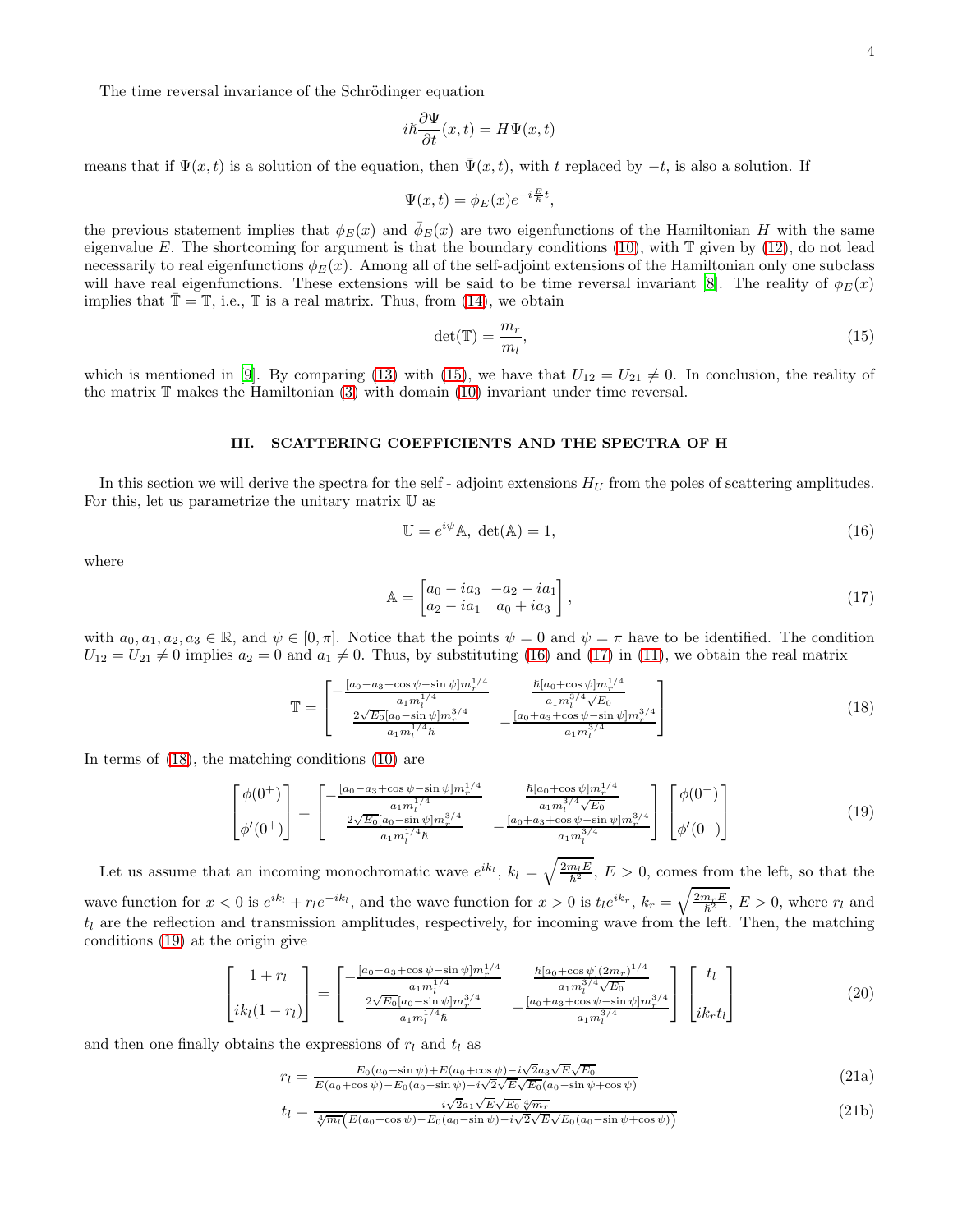Making use of  $a_0^2 + a_1^2 + a_3^2 = 1$ , we have  $|r_l|^2 + |t_l|^2 \sqrt{\frac{m_l}{m_r}} = 1$ . The poles of  $r_l$  and  $t_l$  satisfy the following equation

<span id="page-4-0"></span>
$$
E(a_0 + \cos \psi) - E_0(a_0 - \sin \psi) - i\sqrt{2\sqrt{E}\sqrt{E_0}}(a_0 - \sin \psi + \cos \psi) = 0
$$
\n(22)

The poles of  $r_r$  and  $t_r$  ( $r_r$  and  $t_r$  are the reflection and transmission amplitudes, respectively, for incoming wave come from the right) also satisfy [\(22\)](#page-4-0).

The zero values of  $(21a)$  correspond to transmission resonances [\[11](#page-6-8)]. The roots of  $(22)$  can be written as

$$
\sqrt{E_{\pm}} = i \left( 1 \pm \frac{\sqrt{1 - a_0^2 + \sin \psi}}{a_0 + \cos \psi} \right) \sqrt{\frac{E_0}{2}}, \quad (\text{if } a_0 \neq -\cos \psi)
$$
\n
$$
(23)
$$

<span id="page-4-2"></span><span id="page-4-1"></span>
$$
\sqrt{E} = i\sqrt{\frac{E_0}{2}} \left(1 + \cot \psi\right),\qquad \qquad (\text{if } a_0 = -\cos \psi)
$$
\n(24)

Note that  $E_{\pm}$  and E are real for each self - adjoint extension  $H_U$ . If the expressions within the parentheses in [\(23\)](#page-4-1) and [\(24\)](#page-4-2) are positive (negative), then the square root of energy is in the physical Riemann sheet (unphysical Riemann sheet) [\[11,](#page-6-8) [12\]](#page-6-9). If the square root of energy is positive, then we have a bound state, otherwise, we have an antibound (virtual) state. Some self - adjoint extensions have two different values of energy.

In the next subsections, we discuss the spectrum of some self-adjoint extension of [\(3\)](#page-1-0) corresponding to one dimensional Hamiltonian: (1) with a delta potential at the origin plus mass jump at the same point, (2) with a delta plus delta prime potential at the origin plus mass jump at the same point and, (3) with a delta prime potential at the origin plus mass jump at the same point.

### A. Hamiltonian with a delta potential at the origin plus a mass jump at the same point

The boundary conditions corresponding to one - dimensional Hamiltonian with a delta potential at the origin plus a mass jump at the same point [\[13\]](#page-6-10) are

<span id="page-4-3"></span>
$$
\begin{bmatrix}\n\phi(0^+) \\
\phi'(0^+)\n\end{bmatrix} = \begin{bmatrix}\n1 & 0 \\
\frac{2m_r\gamma}{\hbar^2} & \frac{m_r}{m_l}\n\end{bmatrix} \begin{bmatrix}\n\phi(0^-) \\
\phi'(0^-)\n\end{bmatrix},
$$
\n(25)

where  $\gamma$  is the strength of delta potential. For the square root of energy being in the physical Riemann sheet, the parameter  $\gamma$  must be negative. By comparing [\(25\)](#page-4-3) with [\(18\)](#page-3-4), we obtain the following values of the parameters  $a_0, a_1$ and  $a_3$ 

$$
a_0 = -\cos\psi,\tag{26a}
$$

$$
a_1 = -\frac{\sqrt{E_0}\hbar(\cos\psi + \sin\psi)}{(m_l m_r)^{1/4}\gamma},\tag{26b}
$$

$$
a_3 = -\frac{\sqrt{E_0}\hbar(\cos\psi + \sin\psi) + \sqrt{m_r}\gamma\sin\psi}{\sqrt{m_r}\gamma}
$$
\n(26c)

Using the constraint  $a_0^2 + a_1^2 + a_3^2 = 1$ , we obtain

<span id="page-4-4"></span>
$$
1 + \cot \psi = \frac{2\sqrt{m_r m_l}(-\gamma)}{\hbar \sqrt{E_0}(\sqrt{m_l} + \sqrt{m_r})}
$$
\n(27)

Then, by inserting  $(27)$  in  $(24)$ , we have

<span id="page-4-5"></span>
$$
E = -2\frac{m_l m_r \gamma^2}{\hbar^2 \left(\sqrt{m_l} + \sqrt{m_r}\right)^2} \tag{28}
$$

The energy of the unique bound state is always negative (except if  $\gamma = 0$ , in which no bound state is present). This eigenvalue is unique. Thus, the one - dimensional Hamiltonian with a delta potential at the origin plus a mass jump at the same point has a bound state, unlike it was stated in [\[2](#page-6-11)], that the mass jump cannot exist with the term  $-\gamma\delta(x)$ only, unless the term  $\lambda \delta'(x)$  is present.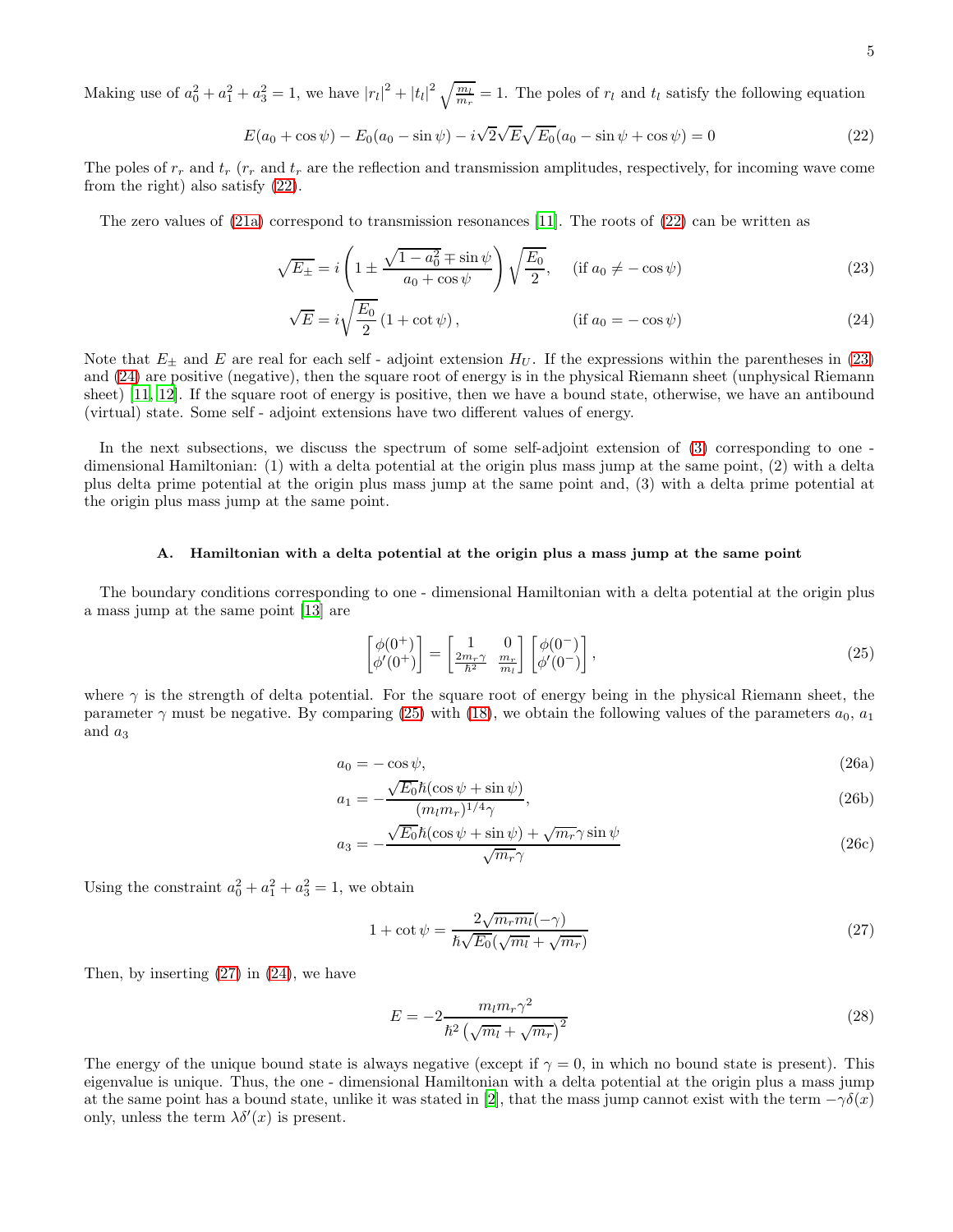#### B. Hamiltonian with a delta plus a delta prime potential at the origin plus a mass jump at the same point

The matching conditions for this self -adjoint extension are

<span id="page-5-0"></span>
$$
\begin{bmatrix}\n\phi(0^+) \\
\phi'(0^+)\n\end{bmatrix} = \begin{bmatrix}\n\frac{m_r}{m_l} \frac{\hbar^2 (m_l + m_r) + 2\lambda m_l m_r}{\hbar^2 (m_l + m_r) - 2\lambda m_l m_r} & 0 \\
\frac{2\gamma m_r (\hbar^2 (m_r + m_l)^2 + 2\lambda m_l m_r (m_r - m_l))}{\hbar^4 (m_l + m_r)^2 - 4\lambda^2 m_l^2 m_r^2} & \frac{\hbar^2 (m_l + m_r) - 2\lambda m_l m_r}{\hbar^2 (m_l + m_r) + 2\lambda m_l m_r}\n\end{bmatrix} \begin{bmatrix}\n\phi(0^-) \\
\phi'(0^-)\n\end{bmatrix},
$$
\n(29)

where  $\lambda$  is the strength of delta prime potential. The matching conditions are obtained in [\[2](#page-6-11)] for  $\alpha = -\beta = -1$ . The determinant of the matrix  $\mathbb T$  in [\(29\)](#page-5-0) satisfies identically [\(15\)](#page-3-1) without any condition on  $\lambda$ , unlike the statement in [\[2\]](#page-6-11).

If  $m_l = m_r \equiv m$  in [\(29\)](#page-5-0), we obtain the matching conditions at the origin for the Hamiltonian with no mass jump with a delta plus delta prime potential [\[15](#page-6-12)]. Note that [\(29\)](#page-5-0) is reduced to the boundary conditions [\(25\)](#page-4-3) if  $\lambda = \frac{\hbar^2}{2m}$  $\frac{h^2}{2m_l m_r}(m_l - m_r)$ . In this case, the value  $\lambda = 0$  leads to Hamiltonian with no mass jump  $(m_l = m_r \equiv m)$  with a delta potential [\[15\]](#page-6-12).

Again, the energy of the bound state is always negative (except if  $\gamma = 0$  or  $\lambda = \hbar^2 \frac{(m_l + m_r)^2}{2m_i m_s (m_l - r)}$  $\frac{(m_l+m_r)}{2m_lm_r(m_l-m_r)}$ , in which no bound state is present)

<span id="page-5-1"></span>
$$
E = -\frac{2\gamma^2 m_l^2 m_r^2}{\hbar^2} \left[ \frac{1 - \frac{2\mu\lambda}{\hbar^2} \left( \frac{m_l - m_r}{m_l + m_r} \right)}{(1 - \frac{2\mu\lambda}{\hbar^2})^2 m_l^{3/2} + (1 + \frac{2\mu\lambda}{\hbar^2})^2 m_r^{3/2}} \right]^2, \tag{30}
$$

where  $\mu = m_l m_r/(m_l + m_r)$ . For the square root of energy being in the physical Riemann sheet, we need that  $\gamma < 0$ and  $1 - \frac{2\mu\lambda}{\hbar^2} \left( \frac{m_l - m_r}{m_l + m_r} \right) > 0$  or that  $\gamma > 0$  and  $1 - \frac{2\mu\lambda}{\hbar^2} \left( \frac{m_l - m_r}{m_l + m_r} \right) < 0$ . Using  $\lambda = 0$  in [\(30\)](#page-5-1), we obtain

<span id="page-5-2"></span>
$$
E_{\lambda=0} = -2 \frac{m_l^2 m_r^2 \gamma^2}{\hbar^2 \left( m_l^{3/2} + m_r^{3/2} \right)^2}
$$
(31)

This energy corresponds to the self - adjoint extension whose matching conditions at the origin are

$$
\begin{bmatrix}\n\phi(0^+) \\
\phi'(0^+)\n\end{bmatrix} = \begin{bmatrix}\n\frac{m_r}{m_l} & 0 \\
\frac{2\gamma m_r}{\hbar^2} & 1\n\end{bmatrix} \begin{bmatrix}\n\phi(0^-) \\
\phi'(0^-)\n\end{bmatrix}
$$
\n(32)

This self - adjoint extension corresponds to a Hamiltonian with mass jump plus a delta potential at the origin. Mass jump form is different to that shown in [\(25\)](#page-4-3). Unlike it was stated in [\[2](#page-6-11)], the presence of a delta prime potential is not required in the Hamiltonian for the jump mass can exist.

If  $m_l = m_r \equiv m$ , both [\(28\)](#page-4-5) and [\(31\)](#page-5-2) reduce to

$$
E=-\frac{m\gamma^2}{2\hbar^2}
$$

This energy corresponds to the bound state energy of the Hamiltonian no mass jump with a delta potential [\[16](#page-6-13)].

#### C. Hamiltonian with a delta prime potential at the origin plus a mass jump at the same point

The boundary conditions corresponding to one - dimensional Hamiltonian with a delta prime potential at the origin plus a mass jump at the same point are

$$
\begin{bmatrix}\n\phi(0^+) \\
\phi'(0^+)\n\end{bmatrix} = \begin{bmatrix}\n\frac{m_r}{m_l} & \frac{\sqrt{2}m_r\lambda}{\hbar\sqrt{m_l}\sqrt{E_0}} \\
0 & 1\n\end{bmatrix} \begin{bmatrix}\n\phi(0^-) \\
\phi'(0^-)\n\end{bmatrix}, \lambda < 0
$$
\n(33)

These boundary conditions are similar to those in the case of equal masses [\[15](#page-6-12), [16\]](#page-6-13), including  $\lambda < 0$ . The energy of the unique bound state is always negative (except if  $\lambda = 0$ , in which no bound state is present). This eigenvalue is unique

<span id="page-5-3"></span>
$$
E = -\frac{E_0 \hbar^4}{4} \frac{\left(m_l^{3/2} + m_r^{3/2}\right)^2}{m_l^2 m_r^3 \lambda^2} \tag{34}
$$